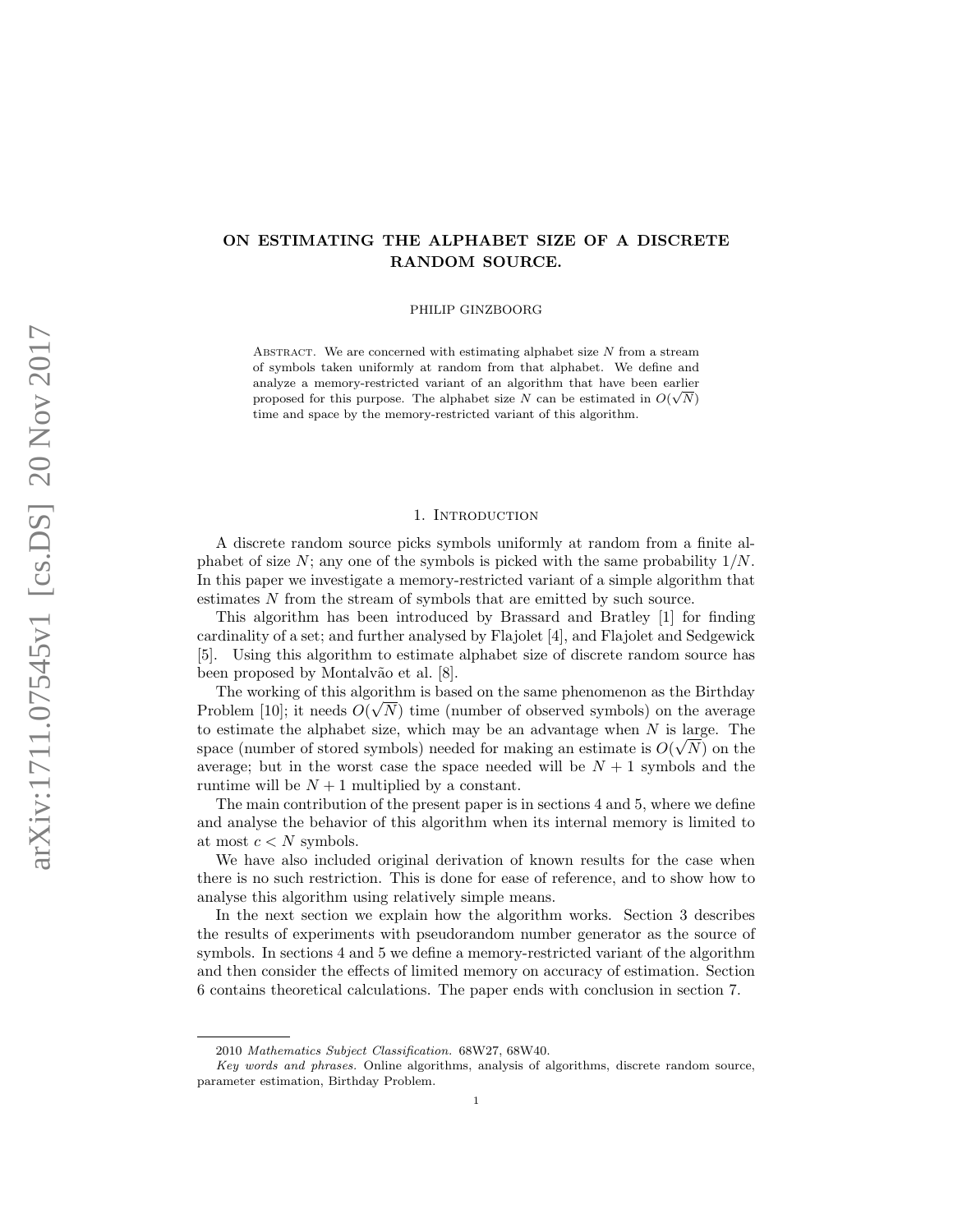#### 2 PHILIP GINZBOORG

#### 2. The algorithm

The stream of symbols coming from a discrete random source is divided on-line into adjacent, variable-sized blocks of symbols, such that one block includes a single pair of identical (matching) symbols. The sizes of these blocks comprise a sequence of random variables  $W[1], W[2], \ldots$ . An example using uppercase letters as symbols will clarify this. Suppose that the following sequence of symbols, coming from a discrete random source, are observed: A, B, K, D, E, I, M, D, A, D, C, K, A, C, J,  $I, \ldots$ 

The first repeating symbol in that sequence is D, and the size of the block (A, B, K, D, E, I, M, D) that contains the first pair of matching symbols D is eight. Therefore, we record  $W[1] = 8$ , discard the beginning of the sequence up to and including the second occurrence of D and continue scanning. The continuation of the sequence is  $A, D, C, K, A, C, J, I, \ldots$ .

Now the first repeating symbol in the sequence is  $A$ ; we have a block  $(A, D, C, \mathbb{R})$ K, A) of size five with two identical symbols A. Therefore, we record  $W[2] = 5$ , discard the beginning of the sequence up to and including the second occurrence of A and again continue scanning. In this manner we get a series of block sizes  $W[1]$ ,  $W[2]$ ,  $W[3]$ , and so on.

Sample mean  $\overline{W}_l$  from l realizations of W is

$$
\overline{W}_l = \frac{W[1] + W[2] + \cdots + W[l]}{l}.
$$

Expected value and variance of  $\overline{W}_l$  are  $E(W)$  and  $Var(W)/l$ , respectively. The estimation of alphabet size  $N$  from  $W_l$  in the algorithm is based on those statistics. We remark that measurement of  $\overline{W}_l$  may tolerate partial loss of symbols in the stream. For instance, if we delete, say, every tenth symbol from the stream, the remaining symbols will still (i) include all of the alphabet, and (ii) be uniformly distributed in the resulting sequence. As a consequence, statistics of  $\overline{W}_l$  will remain the same after that deletion.

In section 6 below it is shown that theoretical mean and variance of block size W are:

(2.1) 
$$
E(W) \approx \sqrt{\frac{\pi N}{2}} + \frac{2}{3}, \quad \text{and}
$$

(2.2) 
$$
Var(W) = 2N + E(W) - E(W)^{2}.
$$

When  $N$  is large, variance is approximately

(2.3) 
$$
Var(W) \approx 2N - \frac{\pi}{2}N - \frac{4}{3}\sqrt{\frac{\pi}{2}N} \quad \text{(large } N\text{)}.
$$

These expressions are the answer to an extension of Birthday Problem [10]: "What are (1) the average size, and (2) the variance, of a group of people where exactly two group members share the same birthday?"

An estimator  $\hat{N}$  of alphabet size from the sample mean, which is based on statistical method of moments, is obtained as follows: We invert (2.1), so that N is expressed as a function g at point  $E(W)$ ,

(2.4) 
$$
N \approx g(E(W)) = \frac{2}{\pi} \left( E(W) - \frac{2}{3} \right)^2.
$$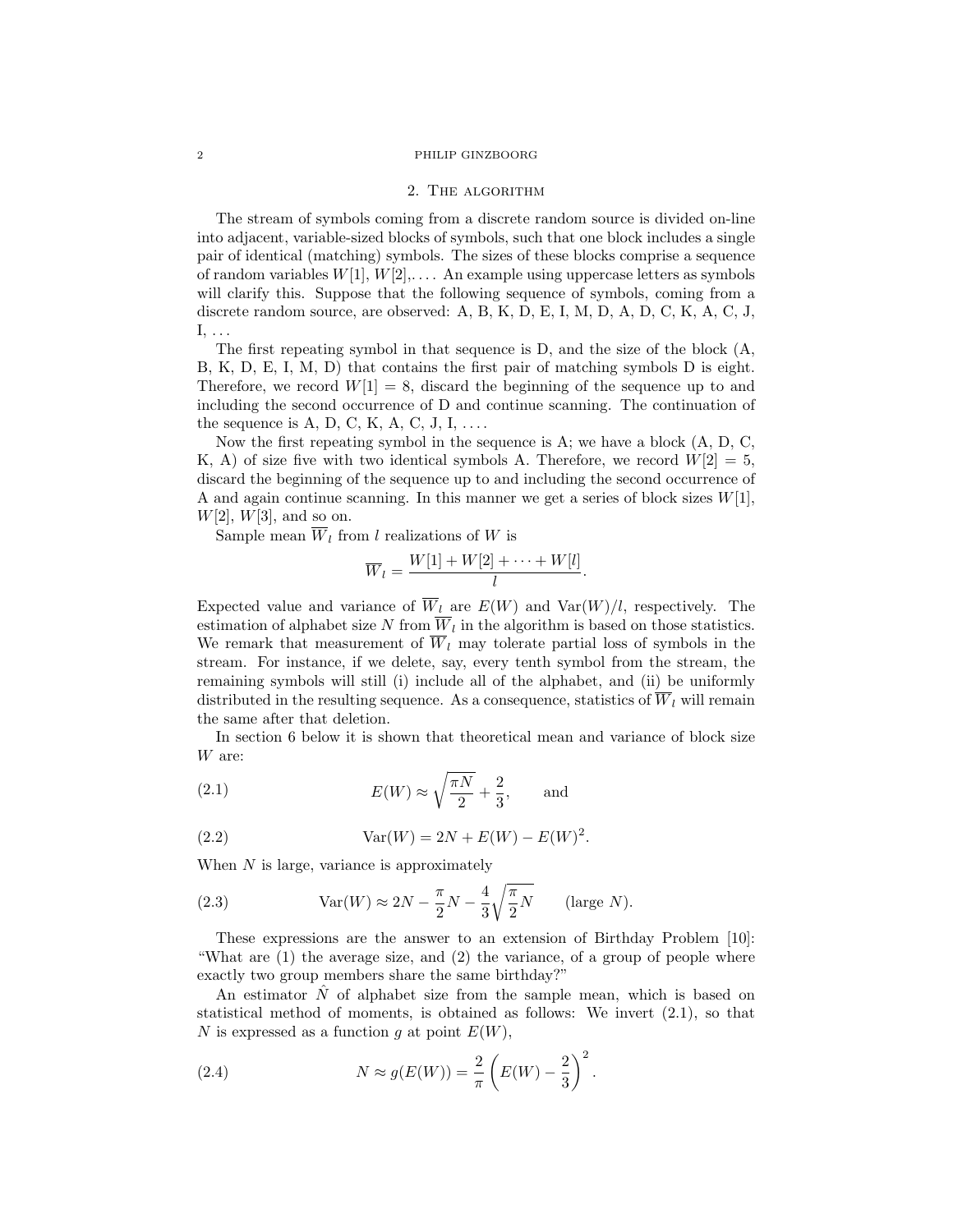From a first-order Taylor series expansion of g around the point  $E(W)$ , it can be shown that  $g(E(W))$  approximately equals to the average value of  $g(\overline{W}_l)$  [2]. We apply this approximation and replace  $E(W)$  in (2.4) by sample mean  $\overline{W}_l$  from l realizations of W:

(2.5) 
$$
g\left(\overline{W}_l\right) = \frac{2}{\pi} \left(\overline{W}_l - \frac{2}{3}\right)^2.
$$

Since  $N$  is an integer, we will round down  $(2.5)$  with the floor function, resulting in estimator  $N$ :

(2.6) 
$$
\hat{N} = \left[ \frac{2}{\pi} \left( \overline{W}_l - \frac{2}{3} \right)^2 \right].
$$

The average time (number of observed symbols) needed to make an estimate is the mean of the sum  $W[1] + W[2] + \cdots + W[l]$ , i.e. the average time is  $l \cdot E(W)$ . Since mean block size  $E(W)$  is  $O(\sqrt{N})$  by equation (2.1), the average time needed to make an estimate by this algorithm is  $O(\sqrt{N})$ . The space required to estimate N by this algorithm will be also  $O(\sqrt{N})$  on the average.

A theoretical calculation in section 6.4 shows that the result of estimating N by equation (2.5) will have a positive bias  $\alpha > 0$ :  $E(N) = N(1 + \alpha)$ . This is why we round down – rather than up – to obtain an integer in  $(2.6)$ .

For large N,  $\alpha$  is approximately 0.27/l; and a more accurate estimator for large N can be obtained if we divide the right hand side of equation (2.5) by  $(1 + \alpha)$ :

(2.7) 
$$
\hat{N} = \left[ \frac{1}{1 + \frac{0.27}{l}} \cdot \frac{2}{\pi} \cdot \left( \overline{W}_l - \frac{2}{3} \right)^2 \right] \quad \text{(large } N\text{)}.
$$

Performance of estimators (2.6) and (2.7) is compared in next section.

We will use coefficient of variation  $CV = \sqrt{Var(\hat{N})}/E(\hat{N})$  to characterize the extent of variability of  $\hat{N}$  in relation to its mean. The smaller this coefficient, the more precise is  $\ddot{N}$ . First-order approximation to the squared CV is

(2.8) 
$$
(\text{CV})^2 \approx \frac{1}{l} \cdot \frac{8}{\pi} \cdot \left(2 - \frac{E(W) \cdot (E(W) - 1)}{N}\right).
$$

For large alphabet sizes it reduces to

(2.9) 
$$
(\text{CV})^2 \approx \frac{1.09}{l} \quad (\text{large } N).
$$

Inverting  $(2.9)$  we get the number of blocks l that would be needed to estimate a large N with a given coefficient of variation:

(2.10) 
$$
l \approx \left\lceil \frac{1.09}{(\text{CV})^2} \right\rceil \qquad \text{(large } N\text{)}.
$$

For example, if we want a 10 percent CV, then we would need to observe 109 blocks, and this value of l multiplied by average block size  $E(W)$  of  $\sqrt{\pi N/2} + 2/3$ predicts average measurement time of about  $136.6\sqrt{N} + 72.7$  symbols; for a less precise measurement where target CV is 15 percent we would need to observe 49 blocks, resulting in average measurement time of about  $61.4\sqrt{N} + 32.7$  symbols; and for a more precise measurement where target CV is 5 percent we would need to observe 446 blocks, resulting in average measurement time of about  $546.4\sqrt{N+290.7}$ symbols.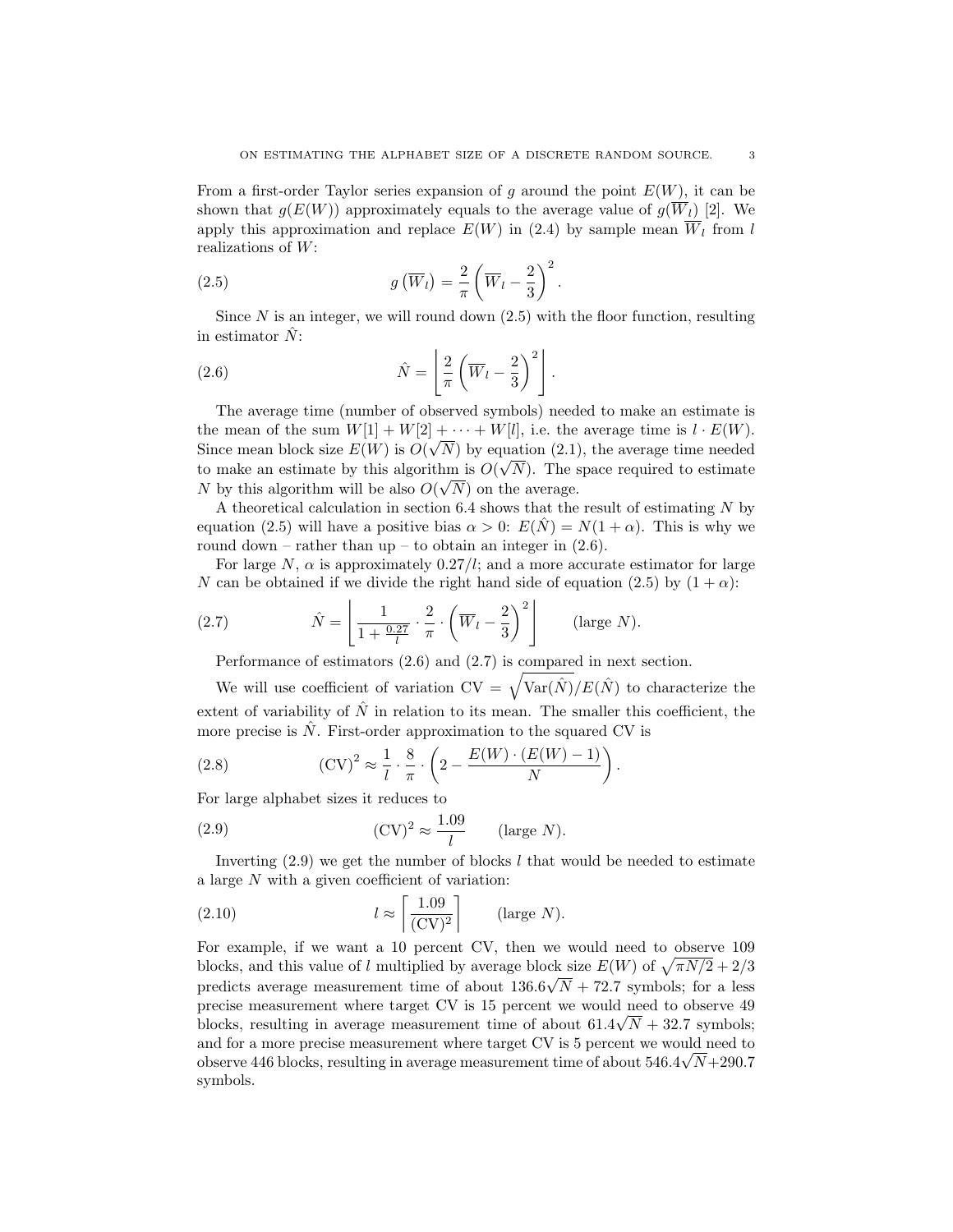#### 4 PHILIP GINZBOORG

If distribution of symbols in the stream is non-uniform, the above algorithm will tend to underestimate  $N$ , because when some symbols occur in the stream more often than others, the average block size  $\overline{W}_l$  tends to be smaller than when all symbols are equally likely to occur. Brassard and Bratley [1] note that in this case the algorithm may still be used to probabilistically estimate a lower bound on N.

# 3. Experiments

The working of the algorithm with estimators  $(2.6)$  and  $(2.7)$ , and l set by equation (2.10) based on target CV, was tried with six alphabet sizes  $N = 10$ ,  $100,\ldots, 10^6$ . In each of these six experiments N was held constant and symbols came from a pseudorandom sequence. This sequence was generated by Matlab's randi function, which, by default, uses Mersenne Twister method for producing pseudorandom numbers at the time of this writing. Target coefficient of variation in these measurements was set to 10 percent, resulting in  $l = 109$  by equation (2.10). For each value of N both estimators computed their  $\hat{N}$  after 109 block sizes have been collected, and this operation was repeated twenty thousand times.

Empirical bias and coefficient of variation were computed from resulting set of estimates. They are listed as percentage points in Table 1. Empirical bias is the relative error between the mean of twenty thousand values of  $N$  and actual alphabet size N: bias =  $(\text{mean}(\hat{N}) - N)/N$ ; empirical coefficient of variation CV is the standard deviation of twenty thousand values of  $\hat{N}$  divided by their mean.

|               |          | N       |         |                 |          |          |                 |
|---------------|----------|---------|---------|-----------------|----------|----------|-----------------|
| Estimation by |          | 10      | 100     | 10 <sup>3</sup> | $10^{4}$ | $10^{5}$ | 10 <sup>6</sup> |
|               | $CV \%$  | 9.28    | 9.51    | 9.77            | 9.88     | 9.98     | 9.99            |
| Eq. $(2.6)$   | bias $%$ | $-3.29$ | $-0.03$ | 0.20            | 0.20     | 0.25     | 0.27            |
|               | $CV \%$  | 9.21    | 9.50    | 9.76            | 9.87     | 9.98     | 9.99            |
| Eq. $(2.7)$   | bias $%$ | $-3.75$ | $-0.27$ | $-0.05$         | $-0.05$  | $-0.00$  | $-0.02$         |
|               | $CV \%$  | 9.23    | 9.49    | 9.76            | 9.87     | 9.98     | 9.99            |

Table 1. Empirical bias and CV as percentage points for two estimators; target CV was set to 10 %.

Looking at Table 1 observe, first, that in all cases the empirical coefficient of variation is below the target 10 percent.

Next, compare the results of estimation by equations  $(2.6)$  and  $(2.7)$ . There are no significant differences in precision between the two estimators. Regarding accuracy, when  $N$  is 10 and 100, the estimation by equation  $(2.7)$  is less accurate than by equation  $(2.6)$ . But  $(2.7)$  is more accurate when N is large, in the range  $10^3$ ,  $10^4$ ,  $10^5$ , and  $10^6$ . Observe that in that range the bias in estimating with  $(2.7)$ is reduced by 0.25 percent compared to estimating with (2.6). This is because when  $l = 109$ , the first term in equation (2.7) is approximately  $1 - 0.25 \cdot 10^{-2}$ .

All in all, estimation by equation (2.7) is best for measuring alphabet sizes in the order of  $10<sup>3</sup>$  and higher.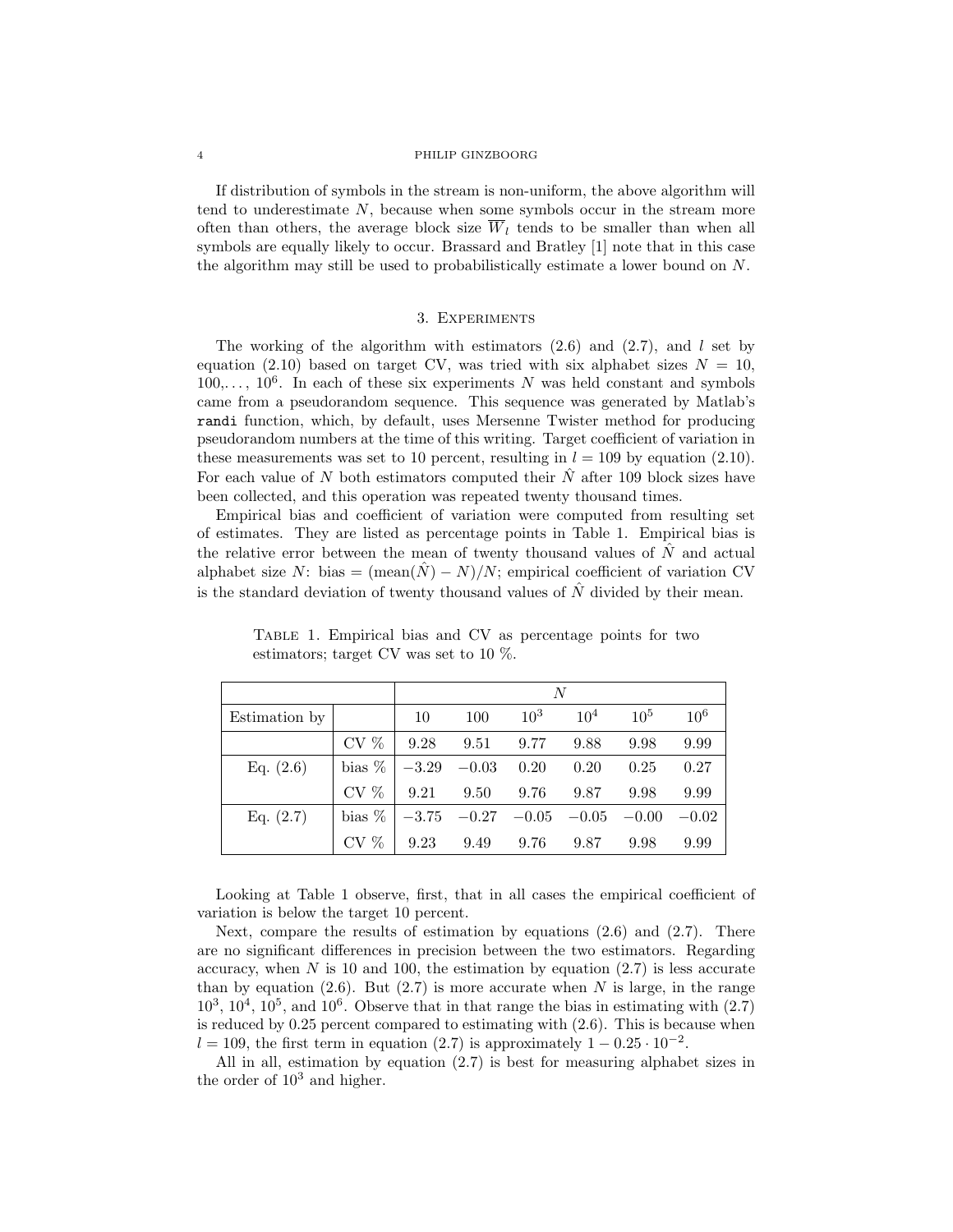#### 4. Memory-restricted algorithm

From equation (2.2) we see that mean block size  $E(W)$  of  $\sqrt{\frac{\pi N}{2}}$ , or about 1.25√ $\overline{N}$  symbols is sufficient to estimate N. But the observed block size instances  $W[k]$  will sometimes exceed  $E(W)$  and grow, until  $N+1$  in the worst case.

On the one hand, we need to store up to  $N$  previously observed symbols in computer memory in order to accurately measure all  $W[k]$ . On the other hand, the computer's memory available for this purpose may be limited to hold less than N symbols when  $N$  is large. Let us denote this limit on the number of stored symbols by  $c$ .

If  $N$  is bigger than our storage capacity  $c$ , then we cannot accurately measure block sizes  $W[k]$  that are greater than c. As a result our estimates of alphabet size will be smaller than N.

When  $N > c$ , it is sensible to clip the data. This means that any block size that is greater than c is replaced by  $c + 1$  during measurement. It is also sensible to report the number of times Y that the event  $W[k] > c$  has happened during measurement: if  $Y$  is zero, then memory limit  $c$  did not impact the measurement; and the ratio between Y and  $l$  can serve as a rough approximation to the probability of  $W > c$ . We will mark clipped block sizes by  $W_c$ :

$$
W_c = \begin{cases} W, & \text{if } W \le c; \\ c+1, & \text{otherwise.} \end{cases}
$$

Listing Algorithm 1 shows pseudocode of resulting memory-restricted algorithm. We let the identation separate code blocks – there are no **end** statements at the end of function definitions, if conditions and for loops.

Algorithm 1 includes two functions: the first, GETBLOCKSIZE, repeatedly calls getSymbol to read a symbol from stream emittied by a discrete random source, until a matching pair of symbols is found or the memory limit  $c$  is reached; it then returns the clipped block size  $W_c$ . Please note that GETBLOCKSIZE uses a table, denoted by T, to store unique symbols that have been observed so far in a block. Initially, before we start reading symbols into the block, table  $T$  is empty. Data structure used for holding  $T$  in computer memory can be a hash table keyed by observed symbols.

Recall that sample size  $l$  that is needed to obtain target precision CV can be computed by equation  $(2.10)$ . The second function, ESTIMATEN, calls GETBLOCK-SIZE  $l$  times to obtain sample mean of  $l$  block sizes; it then computes the estimate of N by equation  $(2.7)$ .

## 5. Effects of limited memory on performace

In this section we consider the following question: at what values of memory limit c the error due to block sizes that were clipped by the memory-restricted algorithm will remain small; say, one percent or less? We shall assume that  $N$  is large and that sample size l is big enough, so that the positive bias  $\alpha \approx 0.27/l$  in the estimator can be neglected.

To answer this question we have done a series of experiments with pseudorandom sequence of symbols where the estimator in equation (2.7) used  $W_c$  rather than W. This pseudorandom sequence was generated by Matlab's randi function. The alphabet sizes N were  $10^2, 10^3, \ldots, 10^6$ , and c was set to  $\lceil K\sqrt{N} \rceil$  with  $K = 2.5$ ,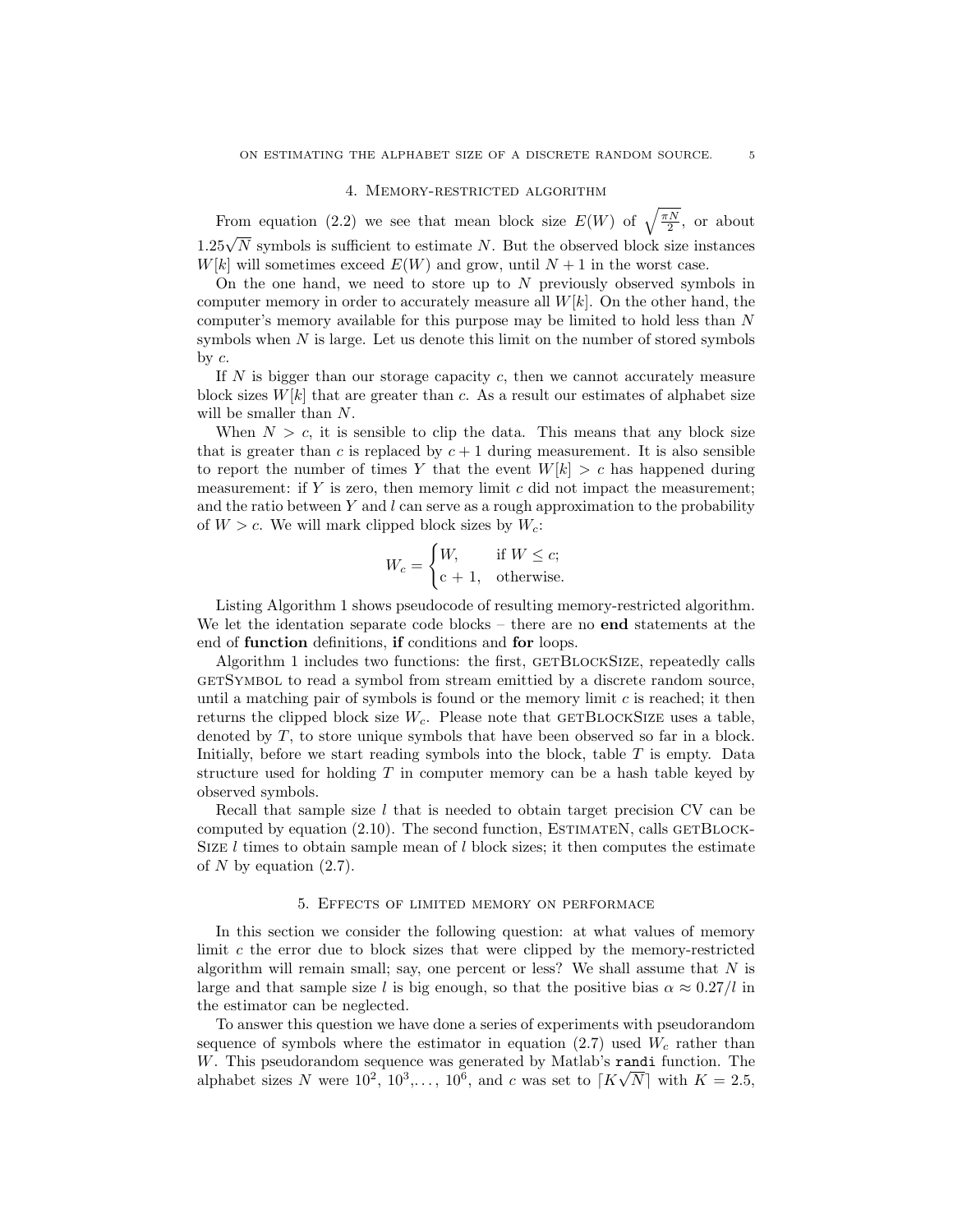| <b>Algorithm 1</b> Measuring large N given a sample size $l$ and memory limit $c$ .       |                                                                |  |  |  |  |  |
|-------------------------------------------------------------------------------------------|----------------------------------------------------------------|--|--|--|--|--|
| function GETBLOCKSIZE $(c)$                                                               |                                                                |  |  |  |  |  |
| $T \leftarrow \emptyset$                                                                  | $\triangleright$ initialize table of observed symbols          |  |  |  |  |  |
| for $j = 1 : c$ do                                                                        |                                                                |  |  |  |  |  |
| $s \leftarrow$ GETSYMBOL                                                                  | $\triangleright$ get symbol from the stream                    |  |  |  |  |  |
| <b>if</b> $s \in T$ then break                                                            | $\triangleright$ exit the for loop                             |  |  |  |  |  |
| $T \leftarrow T \cup s$                                                                   | $\triangleright$ insert s into the table                       |  |  |  |  |  |
| if $s \notin T$ then $j = c + 1$                                                          | $\triangleright$ we have hit the memory limit c                |  |  |  |  |  |
| return $i$                                                                                |                                                                |  |  |  |  |  |
| function ESTIMATEN $(l, c)$                                                               | $\triangleright$ l can be computed from taget CV by eq. (2.10) |  |  |  |  |  |
| $X \leftarrow 0, Y \leftarrow 0, W_c \leftarrow 0$                                        |                                                                |  |  |  |  |  |
| for $j = 1 : l$ do                                                                        |                                                                |  |  |  |  |  |
| $W_c \leftarrow$ GETBLOCKSIZE $(c)$                                                       |                                                                |  |  |  |  |  |
| $X \leftarrow X + W_c$                                                                    | $\triangleright$ accumulate l block sizes                      |  |  |  |  |  |
| if $W_c = c + 1$ then $Y \leftarrow Y + 1$                                                | $\triangleright$ count hits of memory limit c                  |  |  |  |  |  |
| return $\frac{1}{1+\frac{0.27}{0.2}} \cdot \frac{2}{\pi} \cdot (X/l - \frac{2}{3})^2$ , Y | $\triangleright$ see equation (2.7)                            |  |  |  |  |  |

TABLE 2. Empirical bias and  $\overline{\text{CV}}$  as percentage points when block sizes are clipped at  $c = [K\sqrt{N}]; l = 109$ .

|     |          |         |                 | N        |         |                 |
|-----|----------|---------|-----------------|----------|---------|-----------------|
| K   |          | 100     | 10 <sup>3</sup> | $10^{4}$ | $10^5$  | 10 <sup>6</sup> |
| 2.7 | bias $%$ | $-1.07$ | $-1.18$         | $-1.38$  | $-1.37$ | $-1.38$         |
|     | $CV \%$  | 9.31    | 9.52            | 9.59     | 9.69    | 9.68            |
| 2.8 | bias $%$ | $-0.83$ | $-0.88$         | $-1.02$  | $-0.99$ | $-1.01$         |
|     | $CV \%$  | 9.35    | 9.57            | 9.70     | 9.76    | 9.75            |
| 2.9 | bias $%$ | $-0.66$ | $-0.66$         | $-0.75$  | $-0.72$ | $-0.74$         |
|     | $CV \%$  | 9.39    | 9.61            | 9.70     | 9.82    | 9.80            |
| 3.0 | bias %   | $-0.54$ | $-0.48$         | $-0.55$  | $-0.53$ | $-0.53$         |
|     | CV %     | 9.42    | 9.66            | 9.74     | 9.85    | 9.84            |

2.6, ..., 3.0, where  $\lceil \cdot \rceil$  denotes the ceiling function:  $\lceil x \rceil$  is the smallest integer  $\geq x$ . This range of c was chosen based on theoretical calculation that we will describe later.

For each value of N and K an estimate  $\hat{N}$  was computed by equation (2.7) after 109 block sizes have been collected and this operation was repeated twenty thousand times. Empirical bias and coefficient of variation were computed from these results. (Recall that empirical bias is relative error between mean of the twenty thousand values of  $\hat{N}$  and actual alphabet size  $N$ : bias =  $(\text{mean}(\hat{N}) - N)/N$ ; empirical coefficient of variation CV is standard deviation of the twenty thousand values of  $\hat{N}$  divided by their mean.)

In Table 2 we have listed the bias and coefficient of variation as percentage points for a subset of measurements where  $K$  is between 2.7 and 3.0.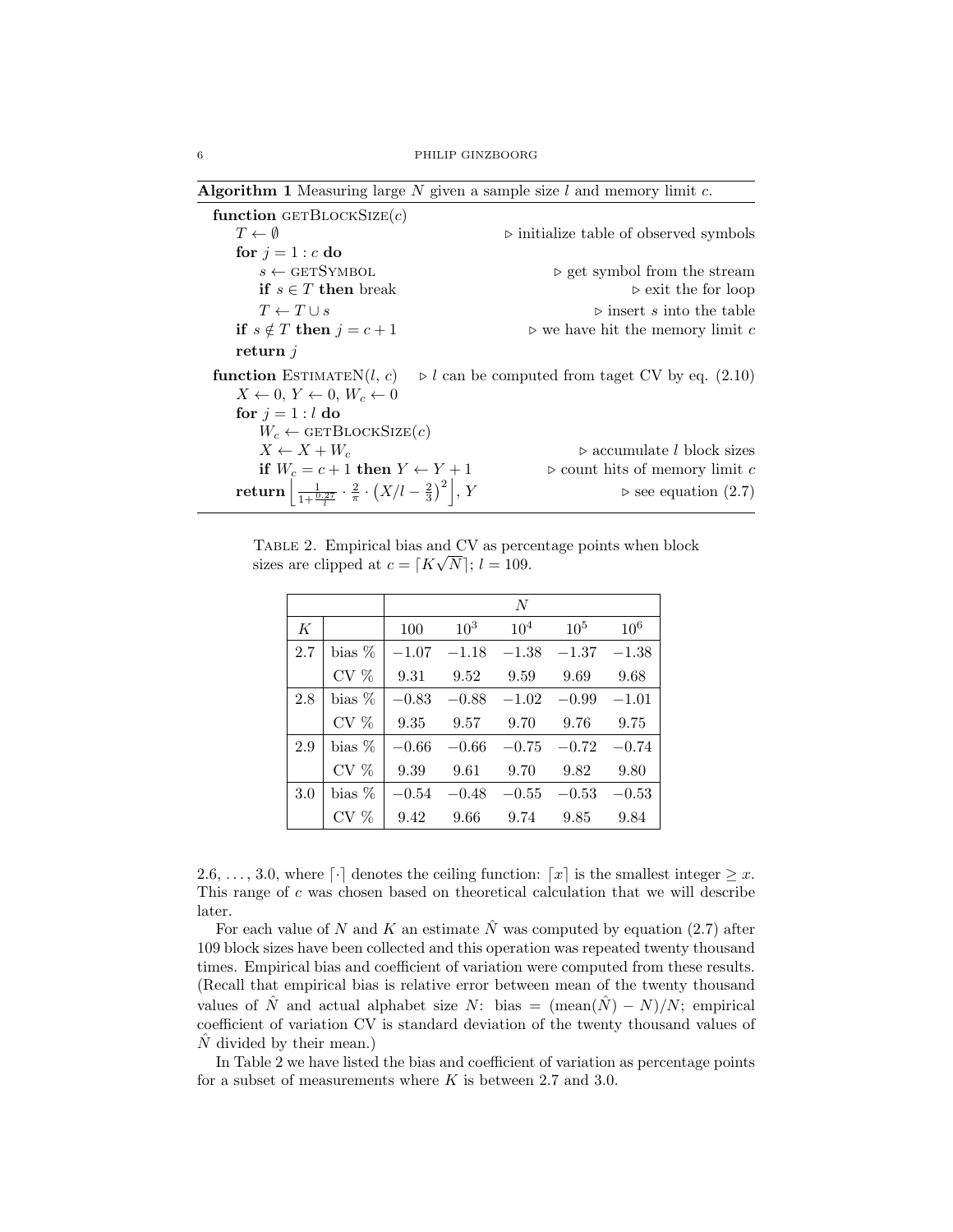Notice, first, that because clipping data reduces its variablilty, the CV values of clipped estimator for any  $N$  and  $K$  in Table 2 are less than the CV values of estimator for that  $N$  and  $K$  in Table 1.

Second, the absolute value of bias decreases as  $K$  grows from 2.7 to 3.0; and at  $K = 2.9$  it is less than one percent for all N that we have tried. √

The conclusion from experimental data is that storage capacity for  $\lceil 2.9 \rceil$  $N$   $\vert$ symbols should be enough to achieve one percent accuracy in the measurement. The time needed for doing one such measurement is at most  $109 \cdot [2.9\sqrt{N}]$ .

A theoretical calculation below leads to the same conclusion.

Let us denote by  $\epsilon_1$  the systematic error of theoretical mean  $E(W_c)$  relative to  $E(W)$ :

(5.1) 
$$
E(W_c) = E(W) (1 - \epsilon_1).
$$

The fact that we are recording  $W_c$ , rather than W, together with  $W_c \leq W$ , introduces systematic error  $\epsilon_2$  in our measurement of alphabet size N that can be estimated by substituting  $E(W)(1 - \epsilon_1)$  in place of  $E(W)$  in equation (2.4). After this substitution we discard the term  $-2/3$ , because in our scenario it can be reasonably assumed to be small compared to mean block size. The result is

(5.2) 
$$
E(\hat{N}) = N(1 - \epsilon_2) \approx \frac{2}{\pi} E(W)^2 (1 - \epsilon_1)^2 \approx N(1 - 2\epsilon_1 + \epsilon_1^2).
$$

We see that

$$
(5.3) \qquad \qquad \epsilon_2 \approx \epsilon_1 (2 - \epsilon_1).
$$

Next, we will derive an analytical expression for  $\epsilon_1$  by applying the law of total expectation. For notational convenience we will denote the probability of the event  $W > c$  with p in that derivation. Firstly,

$$
E(W) = p \cdot E(W \mid W > c) + (1 - p) \cdot E(W \mid W \le c).
$$

By rearranging this equation, so that  $E(W \mid W \leq c)$  is on the left hand side, we get

(5.4) 
$$
E(W \mid W \le c) = \frac{E(W) - p \cdot E(W \mid W > c)}{1 - p}.
$$

Secondly,

(5.5) 
$$
E(W_c) = p \cdot (c+1) + (1-p) \cdot E(W \mid W \le c),
$$

Substituting the right hand side of  $(5.4)$  into  $(5.5)$  we obtain

$$
E(W_c) = E(W) - p \cdot (E(W \mid W > c) - (c + 1))
$$
  
=  $E(W) \left( 1 - p \cdot \frac{E(W \mid W > c) - (c + 1)}{E(W)} \right)$ 

.

Therefore (cf. equation (5.1)),

(5.6) 
$$
\epsilon_1 = \Pr(W > c) \cdot \frac{E(W \mid W > c) - (c+1)}{E(W)}.
$$

This enables to compute numerically the value of systematic error  $\epsilon_1$  for a given N and c: both  $E(W \mid W > c)$  and  $E(W)$  in the second term can be computed by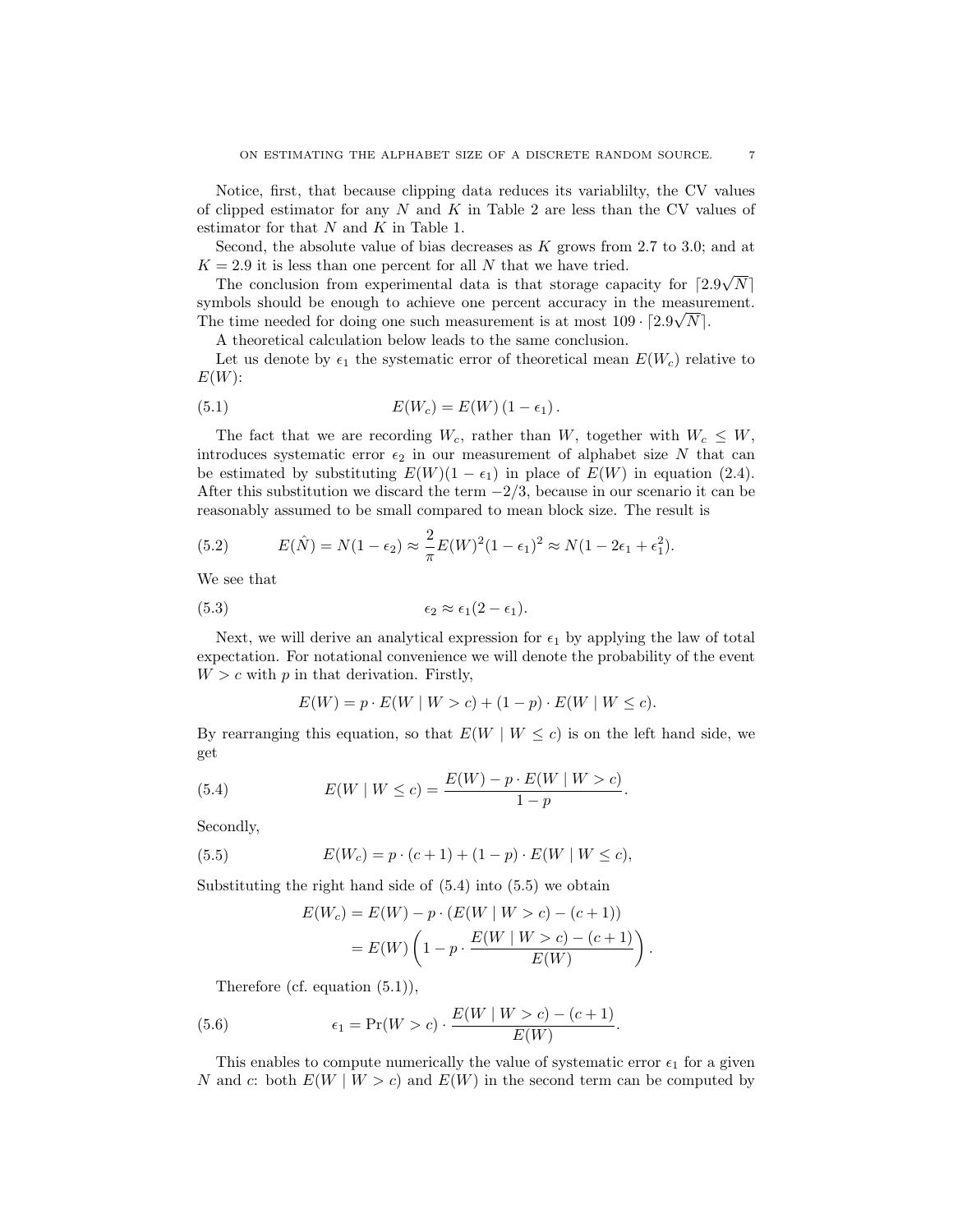equation (6.9) (the latter with setting  $c = 1$ ); and  $Pr(W > c)$  by equation (6.1). It is expedient to first compute logarithm of  $Pr(W > c)$ :

(5.7) 
$$
\ln(\Pr(W > c)) = \sum_{k=1}^{c-1} \ln(N - k) - (c - 1)\ln(N),
$$

and then exponentiate the result.

When  $c/N$  is small, the probability  $Pr(W > c) \approx exp(-c(c-1)/(2N))$ .<sup>1</sup> Substituting  $K\sqrt{N}$  in place of c in this approximation and simplifying, we get

(5.8) 
$$
\Pr(W > K\sqrt{N}) \approx e^{\frac{-K^2}{2}} \quad \text{(if } K/\sqrt{N} \text{ is small)}.
$$

In Table 3 we have listed the calculated values of theoretical bias  $-\epsilon_2 \approx -\epsilon_1(2-\epsilon_2)$  $\epsilon_1$ ) as percentage points for  $N = 100, 10^3, \ldots, 10^7$  and  $K = 2.7, 2.8, 2.9, 3.0$ .

TABLE 3. Theoretical bias as percentage points when block sizes are clipped at  $c = [K\sqrt{N}]$ .

|                                                                   |  | N |                                                             |
|-------------------------------------------------------------------|--|---|-------------------------------------------------------------|
| $K \begin{array}{ l} 100 \end{array}$ $10^3$ $10^4$ $10^5$ $10^6$ |  |   | $10^{7}$                                                    |
|                                                                   |  |   | $\vert$ 2.7 $\vert$ -0.76 -1.10 -1.31 -1.36 -1.37 -1.38     |
|                                                                   |  |   | $\vert 2.8 \vert -0.53 -0.81 -0.96 -1.00 -1.01 -1.02 \vert$ |
|                                                                   |  |   | $\vert$ 2.9 $\vert$ -0.37 -0.59 -0.70 -0.72 -0.74 -0.74     |
|                                                                   |  |   | $ 3.0 $ -0.25 -0.43 -0.50 -0.53 -0.54 -0.54                 |

Based on this data it can be predicted that with  $c \geq 2.9$ √  $N$  the error of the estimator due to clipped block sizes will remain less than one percent. The experimental data summarized in Table 2 confirms this.

In Table 4 we have listed the difference between theoretical prediction of bias in Table 3 and empirical bias in Table 2. At  $N = 100$ , there is significant difference

|     | N    |                 |          |                 |                 |  |
|-----|------|-----------------|----------|-----------------|-----------------|--|
| K   | 100  | 10 <sup>3</sup> | $10^{4}$ | 10 <sup>5</sup> | 10 <sup>6</sup> |  |
| 2.7 | 0.35 | 0.08            | 0.07     | 0.01            | 0.01            |  |
| 2.8 | 0.30 | 0.07            | 0.06     | $-0.01$         | 0.00            |  |
| 2.9 | 0.29 | 0.07            | 0.05     | 0.00            | 0.00            |  |
| 3.0 | 0.29 | 0.05            | 0.05     | 0.00            | 0.01            |  |

Table 4. The difference between theoretical predictions in Table 3 and experimental data in Table 2.

between theoretical bias and empirical bias – theoretical calculation underestimates the bias; at the middle range of alphabet sizes, where  $N = 10^3$  and  $N = 10^4$  the difference is about four to six times smaller; and at the high range of alphabet sizes, where  $N = 10^5$  and  $N = 10^6$ , the two are almost identical.

<sup>&</sup>lt;sup>1</sup>This approximation is obtained from  $ln(Pr(W > c))$ , using truncated Taylor series of the logarithm:  $ln(1-x) \approx -x$ ; see, e.g., Feller [3].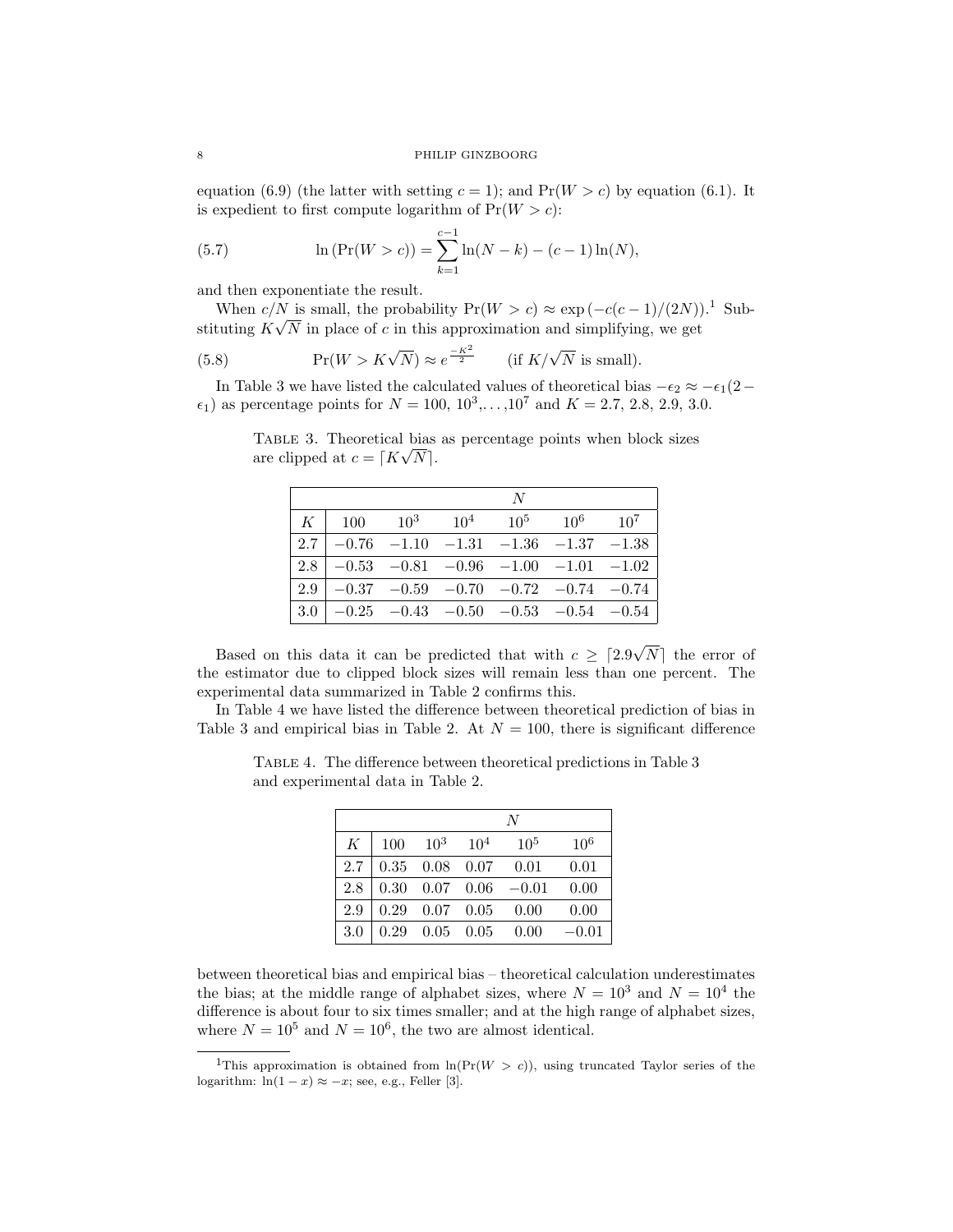In summary, we have found that when number of blocks l is set as  $l = 109$  in order to achieve ten percent precision in the measurement, and  $c = \lfloor 2.9\sqrt{N} \rfloor$ , the underestimate of N is less than one percent. With these settings the space and time used by the algorithm are at most  $\lceil 2.9\sqrt{N} \rceil$  and  $109 \cdot \lceil 2.9\sqrt{N} \rceil$ , respectively.

Furthermore, as we increase the memory limit c beyond  $[2.9\sqrt{N}]$ , the under-Furthermore, as we increase the memory limit c beyond  $|2.9\sqrt{N}|$ , the under-<br>estimate of N decreases sharply. For example, when  $c = [4.56\sqrt{N}]$ , theoretical calculation shows that the underestimate of N is in the order of 0.001 percent.

This phenomenon can be explained qualitatively by examining behavior of the two terms on the right hand side of equation  $(5.6)$ , as we increase memory limit c from zero to N.

When  $c = 0$ , the value of  $E(W | W > c)$  in the numerator of the second term of When  $c = 0$ , the value of  $E(W \mid W > c)$  in the numerator of the second term of (5.6) equals to  $E(W) \approx 1.25\sqrt{N}$ ; and in the other extreme, when  $c = N$ , the value of  $E(W \mid W > c)$  is  $N + 1$ . Thus, the value of second term in equation (5.6) moves down from  $1 - 1/E(W)$  at  $c = 0$ , to zero at  $c = N$ .

The first term of (5.6), that is the probability  $Pr(W > c)$ , which equals to The first term of (5.0), that is the probability  $Pr(W > c)$ , which equals to 100 percent when  $c = 0$ , takes a dramatic dive as we increase c beyond  $1.25\sqrt{N}$ . For example, when  $N = 10^6$ , it can be computed by equation (5.8) that although For example, when  $N = 10^{\circ}$ , it can be computed by equation (5.8) that although<br>Pr( $W > 0.25\sqrt{N}$ ) is 96.9 percent, and  $Pr(W > 1.25\sqrt{N})$  is 45.8 percent, already  $Pr(W > 0.25 \sqrt{N})$  is 90.9 percent, and  $Pr(W > 1.25 \sqrt{N})$  is 45.6 percent,<br> $Pr(W > 3\sqrt{N})$  is 1.1 percent, and  $Pr(W > 4.56 \sqrt{N})$  is 0.003 percent only.

Moreover, the behavior of  $Pr(W > c)$ , as we increase memory limit c from zero to N, can be characterized by

$$
\Pr(W > c) \le e^{-\frac{1}{N} \cdot \frac{c(c-1)}{2}} = e^{-\frac{c^2}{2N}} \cdot e^{\frac{c}{2N}} \le e^{-\frac{c^2}{2N}} \cdot \sqrt{e},
$$

where the first inequality is obtained from  $\ln(\Pr(W > c))$  using the relation:  $\ln(1$  $x \leq -x$ , which is valid for  $0 \leq x < 1$ ; and the second, by noting that  $\exp(c/(2N))$  $a_1 \leq -x$ , which is value  $\sqrt{e} \approx 1.65$ , at  $c = N$ . Thus, for instance, it can be computed attains its largest value  $\sqrt{e} \approx 1.65$ , at  $c = N$ . Thus, for instance, it can be computed attains its largest value  $\sqrt{e} \approx 1.05$ , at  $\alpha$ <br>that Pr $(W > 10\sqrt{N}) \leq 2\cdot 10^{-22}\cdot \sqrt{e}.$ 

Compared to the sharp decline of the first term of equation (5.6), the decrease of the second term is rather gradual. Continuing the example of  $N = 10^6$ , it can or the second term is rather gradual. Continuing the example or  $N = 10^{\circ}$ , it can<br>be computed that at  $c = 0.25\sqrt{N}$  the value of the second term is 82.7 percent, be computed that at  $c = 0.25\sqrt{N}$  the value of the second term is 82.7 percent, at  $c = 1.25\sqrt{N}$  it is 46.1 percent (at that point the first and the second term in at  $c = 1.25\sqrt{N}$  it is 40.1 percent (at that point the first and the second term in equation (5.6) are almost equal), at  $c = 3\sqrt{N}$  it is 24.2 percent, and at  $c = 4.56\sqrt{N}$ it is still 16.7 percent.

In conclusion,  $Pr(W > c)$  dominates equation (5.6) when the memory limit c In conclusion,  $Pr(W > c)$  dominates equation (5.0) when the memory exceeds  $1.25\sqrt{N}$ , and helps to drive down the size of the systematic error.

### 6. Theoretical calculations

The calculations in this section include five parts:

- (6.1) computation of the conditional moments  $E(W^j | W > c)$ ;
- $(6.2)$  derivation of equation  $(2.1)$  for mean block size  $E(W)$ ;
- (6.4) computation of the bias of the estimator;
- $(6.3)$  derivation of equation  $(2.2)$  for the variance  $Var(W)$  of block size;
- $(6.5)$  derivation of equations  $(2.8)$  and  $(2.9)$  for coefficient of variation.

6.1. Computation of the conditional moments  $E(W^j | W > c)$ . We now turn to computing conditional moments  $E(W^j | W > c)$ , where j is a positive integer,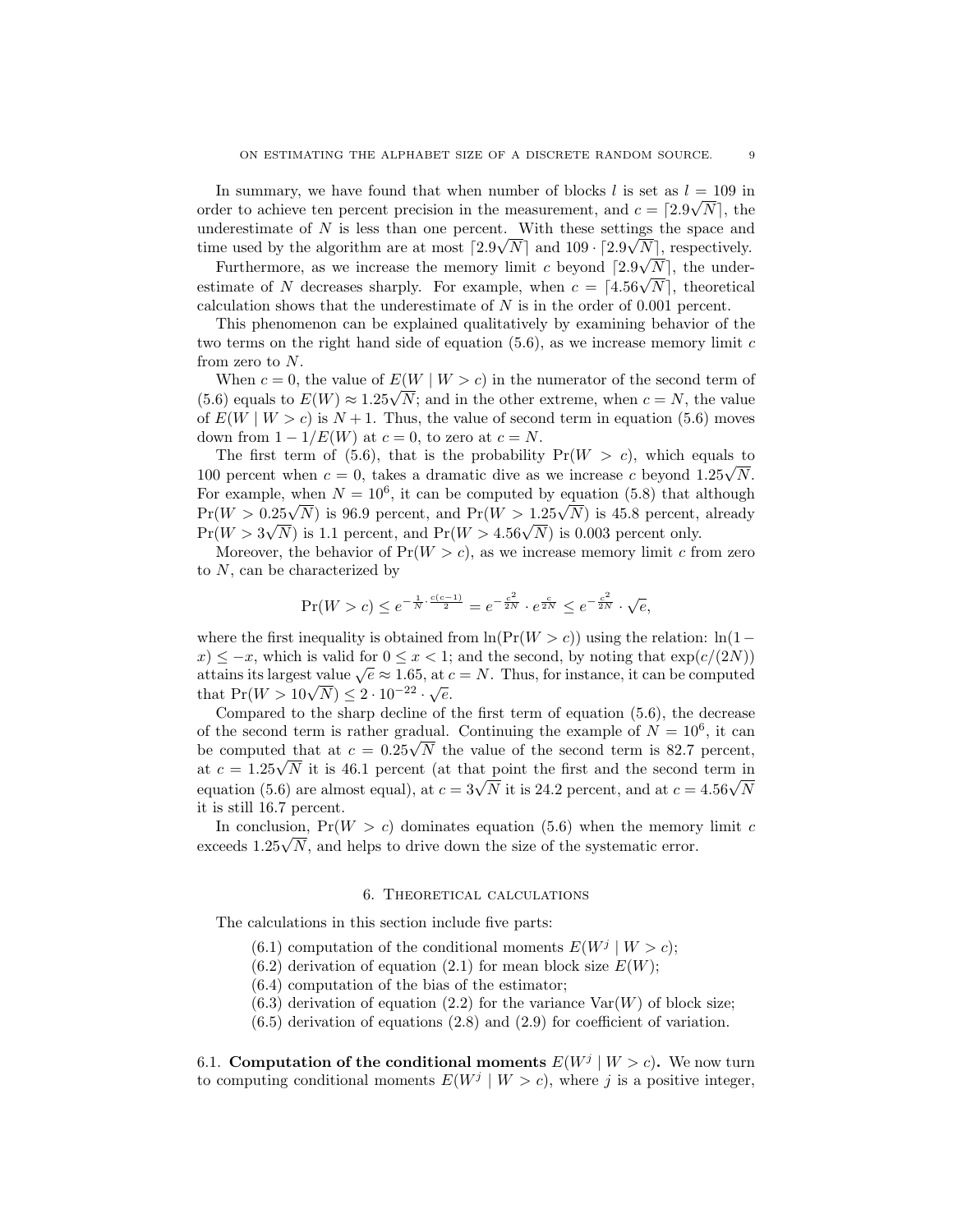and  $c = 0, 1, \ldots, N - 1$ . They are defined by

$$
E(W^j | W > c) = \frac{1}{\Pr(W > c)} \cdot \sum_{k=c+1}^{N+1} \Pr(W = k) \cdot k^j.
$$

Please note that since a block of input data starts and ends with a matching symbol, a block must include at least two symbols:  $W \geq 2$ . For that reason,  $E(W^j | W > 0)$ and  $E(W^j | W > 1)$  are the same as the unconditional moment  $E(W^j)$ .

On the one hand, the probability distribution function of block size  $W$  is well known, because it is needed in solving the Birthday Problem [10]:

(6.1) 
$$
\Pr(W \le k) = 1 - \frac{N^{\underline{k}}}{N^{\underline{k}}} \text{ and } \Pr(W > k) = \frac{N^{\underline{k}}}{N^{\underline{k}}},
$$

where the symbol  $N^{\underline{k}}$  denotes descending factorial  $N(N-1)\cdots(N-(k-1))$ . The probability mass of event  $W = k$  that we need to compute  $E(W^{j} | W > c)$  is the difference between  $Pr(W > k - 1)$  and  $Pr(W > k)$ :

(6.2) 
$$
\Pr(W = k) = \frac{N^{k-1}}{N^{k-1}} \cdot \frac{k-1}{N}.
$$

But on the other hand, direct computation of  $E(W^j | W > c)$  from the definition can be numerically difficult for large alphabet sizes. We will therefore derive, via one-step analysis, a nested, computationally-efficient formula for  $E(W^j | W > c)$ . Below, the formula for  $E(W^j)$  is derived first; it is then generalized to obtain  $E(W^j | W > c).$ 

Let us denote by  $a_k$  the growth in exponential function  $W^j$  when block size W is incremented from  $k$  to  $k + 1$ :

(6.3) 
$$
a_k = (k+1)^j - k^j.
$$

(When  $j = 1$ ,  $a_k$  degenerates to one for all positive k. Also,  $a_0 = 1$  independently of  $j$ .)

Suppose that we have observed  $k$  symbols without finding a matching pair (that is, without seeing two identitcal symbols). Let us denote with  $m_k$  the difference

(6.4) 
$$
m_k = E(W^j | W > k) - k^j.
$$

For example, in the simplest case of  $j = 1, m_k$  is the mean number of symbols that we will observe from that moment and until we find a matching pair;  $m_k$  in this case is the difference between expected value of block sizes that are greater than  $k$ , and k.

Since there are only N different symbols in the alphabet, the index k of  $m_k$  runs between 0 and N. If  $k = N$ , then the next,  $(k + 1)$ st symbol will surely match one of the previously seen; for this reason the value of  $E(W^j | W > N)$  is  $(N + 1)^j$ . From this and the above definition we know that  $m_N$  is  $(N+1)^j - N^j$ . In the other limiting case of  $k = 0$ , we have  $m_0 = E(W^j)$ .

The next,  $(k+1)$ st symbol matches one of already observed symbols with probability  $k/N$ ; and it does not match any of these symbols with probability  $(N-k)/N$ . In the first "match" alternative,  $m_k = a_k$ ; in the second "no match" alternative,  $m_k = a_k + m_{k+1}$ . This defines a recursive relation between  $m_k$  and  $m_{k+1}$ , for  $k = 0$ ,  $1, 2, \ldots, N-1$ :

(6.5) 
$$
m_k = \frac{k}{N} \cdot a_k + \frac{N-k}{N} \cdot (a_k + m_{k+1}) = a_k + \frac{N-k}{N} \cdot m_{k+1}.
$$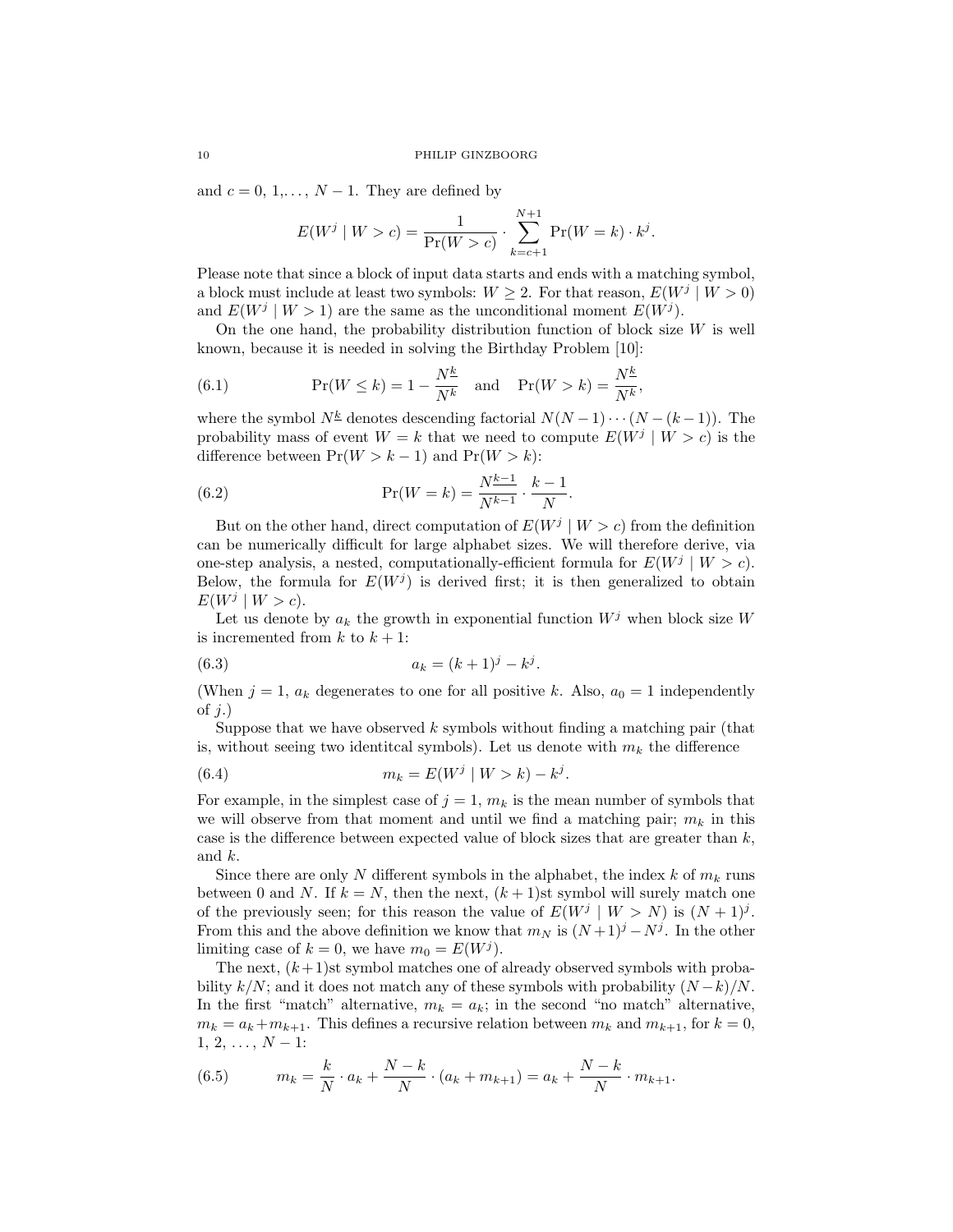To solve this recursion it is expedient to first reverse its order (by formally replacing k with  $N - 1 - k$  in (6.5)), so that the known term  $m_N = a_N$  becomes first, and the term  $m_0 = E(W^j)$ , which we wish to compute, becomes last:

(6.6) 
$$
m_{N-k-1} = a_{N-k-1} + \frac{k+1}{N} \cdot m_{N-k}.
$$

To get a closed-form formula for  $E(W^j)$  we start with  $k = 0$  and compute  $m_{N-1}$ 

$$
m_{N-1} = a_{N-1} + \frac{1}{N} \cdot m_N = a_{N-1} + \frac{a_N}{N}.
$$

Next we set  $k = 1$ , and substitute what we have just computed into the right hand side of (6.6) in place of  $m_{N-1}$ . This operation is repeated for  $k = 2, 3$ , and so on, until at  $k = N - 1$  we get  $m_0$ . The resulting expression is

(6.7) 
$$
E(W^{j}) = 1 + \left(a_{1} + \frac{N-1}{N}\left(a_{2} + \frac{N-2}{N}\left(a_{3} + \cdots + \left(a_{N-2} + \frac{2}{N}\left(a_{N-1} + \frac{1}{N}a_{N}\right)\right)\cdots\right)\right).
$$

Finally, observe that by equation (6.4) the conditional moment  $E(W^j | W > c)$ , where  $c = 0, 1, 2, ..., N - 1$ , can be computed in a similar manner, but starting the recursion (6.5) from  $c^j + m_c$  rather than from  $m_0$ . The resulting expression is

(6.8) 
$$
E(W^j | W > c) = c^j + \left(a_c + \frac{N-c}{N}\left(a_{c+1} + \frac{N-(c+1)}{N}\left(a_{c+2} + \frac{N-(N-1)}{N}\right)a_{c+3}\right) + \left(a_{N-2} + \frac{2}{N}\left(a_{N-1} + \frac{a_N}{N}\right)\right)\cdots\right).
$$

Setting  $j = 1$  in (6.8) we get the formula for computing the conditional expectation  $E(W \mid W > c)$  that we need in section 5:

(6.9) 
$$
E(W \mid W > c) = c + \left(1 + \frac{N - c}{N}\left(1 + \frac{N - (c+1)}{N}\left(1 + \frac{N + (c+1)}{N}\right)\right)\cdots\right) + \left(1 + \frac{2}{N}\left(1 + \frac{1}{N}\right)\right)\cdots\right).
$$

Let us illustrate this computation when  $N = 3$ :

$$
E(W \mid W > c) = \begin{cases} 1 + \left(1 + \frac{2}{3}\left(1 + \frac{1}{3}\right)\right) \approx 2.89, & c = 1; \\ 2 + \left(1 + \frac{1}{3}\right) \approx 3.33, & c = 2; \\ 3 + 1 = 4, & c = 3. \end{cases}
$$

Multiplying the terms in (6.7) gives

(6.10) 
$$
E(W^{j}) = 1 + \sum_{k=1}^{N} \frac{N^{k}}{N^{k}} a_{k},
$$

where the symbol  $N^{\underline{k}}$  in the summand denotes descending factorial  $N(N-1)\cdots(N-1)$  $(k-1)$ ).

Equation  $(6.7)$  is better for numerical computations than equation  $(6.10)$ . This is because the number of multiplications and divisions in equation (6.7) is about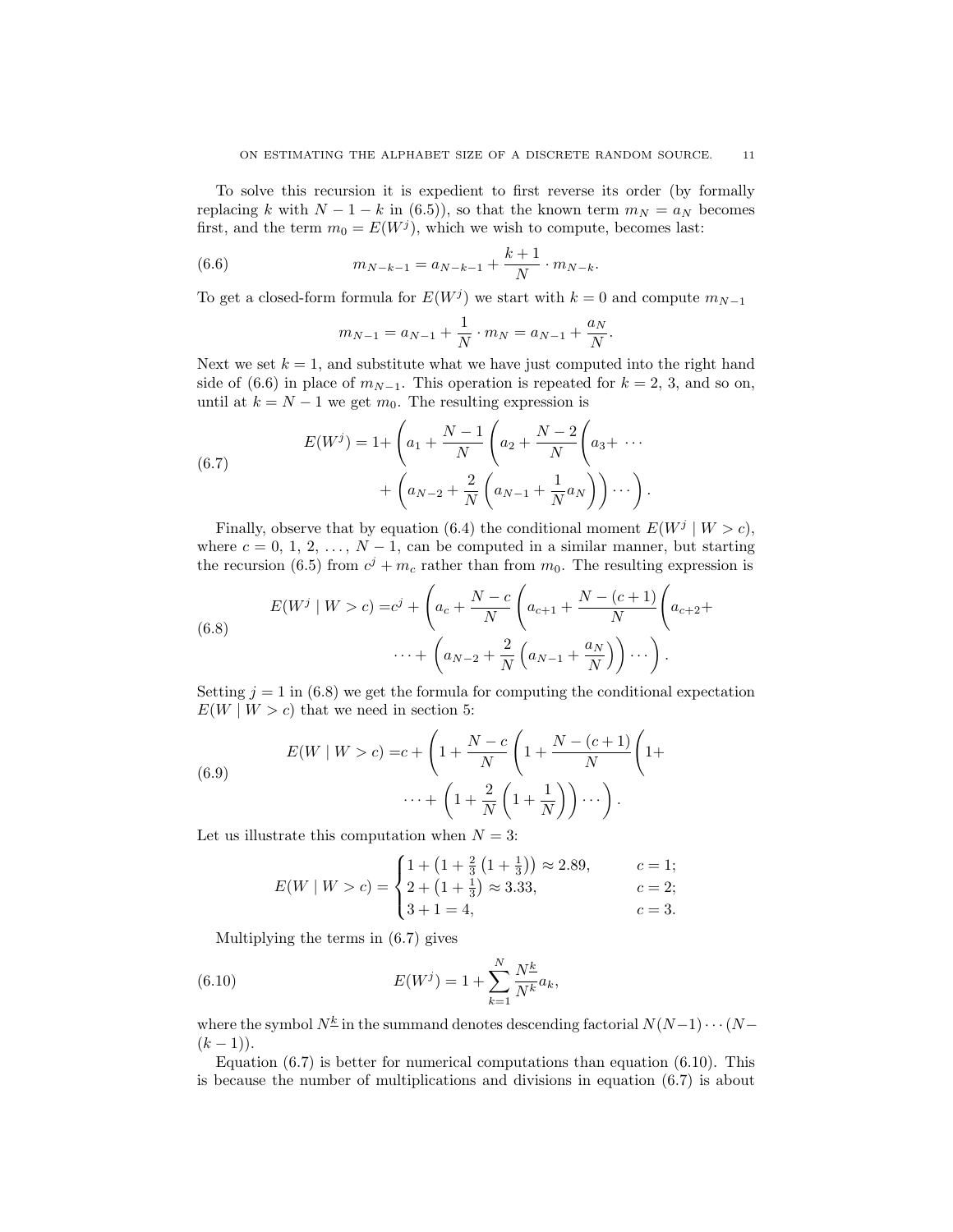N times smaller, and also because in evaluating (6.7) we do not need to multiply together many tiny, almost-zero numbers.

Still, for  $j = 1$  there is a known asymptotic expansion of the second term of (6.10); and we will next use this result to derive simpler formulas for mean and variance of block size W.

6.2. Derivation of equation (2.1) for mean block size  $E(W)$ . When  $j = 1$ , equation (6.10) reduces to

(6.11) 
$$
E(W) = 1 + Q(N),
$$

where

$$
Q(N) = \sum_{k=1}^{N} \frac{N^{\underline{k}}}{N^k}.
$$

Asymptotic expansion of  $Q(N)$  in descending powers of N is given in Knuth's treatise [7]. Plugging this expansion into (6.11) produces

(6.12) 
$$
E(W) = \sqrt{\frac{\pi N}{2}} + \frac{2}{3} + \frac{1}{12} \sqrt{\frac{\pi}{2N}} - \frac{4}{135N} + \frac{1}{288} \sqrt{\frac{\pi}{2N^3}} + O(N^{-2}).
$$

The error from truncating the expansion in  $(6.12)$  to the first two terms on the right is about  $1/\sqrt{N}$ : that error is less than one for  $N \geq 2$ . We therefore truncate and obtain equation (2.1).

These results about the mean  $E(W)$  are known. See Flajolet, Gardy and Thimonier [6] and Sedgewick and Flajolet [9].

6.3. Derivation of equation (2.2) for the variance of block size. The function  $a_k$  when  $j = 2$  is  $(k + 1)^2 - k^2$ , that is,  $a_k = 2k + 1$ . In this case, equation (6.10) reduces to

$$
E(W^{2}) = 1 + \sum_{k=1}^{N} \frac{N^{k}}{N^{k}} (2k+1) = 1 + 2 \sum_{k=1}^{N} \frac{N^{k}}{N^{k}} \cdot k + Q(N).
$$

If we now rewrite the sum in the second term on the right hand side as a nested formula

$$
\sum_{k=1}^{N} \frac{N^{\underline{k}}}{N^k} \cdot k = \frac{N}{N} \left( 1 + \frac{N-1}{N} \left( 2 + \frac{N-2}{N} \left( 3 + \cdots + \frac{3}{N} \left( N - 2 + \frac{2}{N} \left( N - 1 + \frac{1}{N} \cdot N \right) \right) \cdots \right) \right)
$$

then it can be noticed immediately that the contents of the innermost pair of brackets,  $N-1+\frac{1}{N} \cdot N$ , equal to N. Next we can compute the contents of the penultimate matching pair of brackets  $N-2+\frac{2}{N} \cdot N$  and the result is again N, and so on, until in the end the contents of the outermost pair of brackets equal  $N$ as well. Thus, the value of the whole sum is  $\frac{N}{N} \cdot N = N$ .

All in all, when  $j = 2$ ,

$$
E(W^2) = 1 + 2N + Q(N);
$$

and since  $E(W) = 1 + Q(N)$ , by equation (6.11), we have

$$
E(W^2) = 2N + E(W).
$$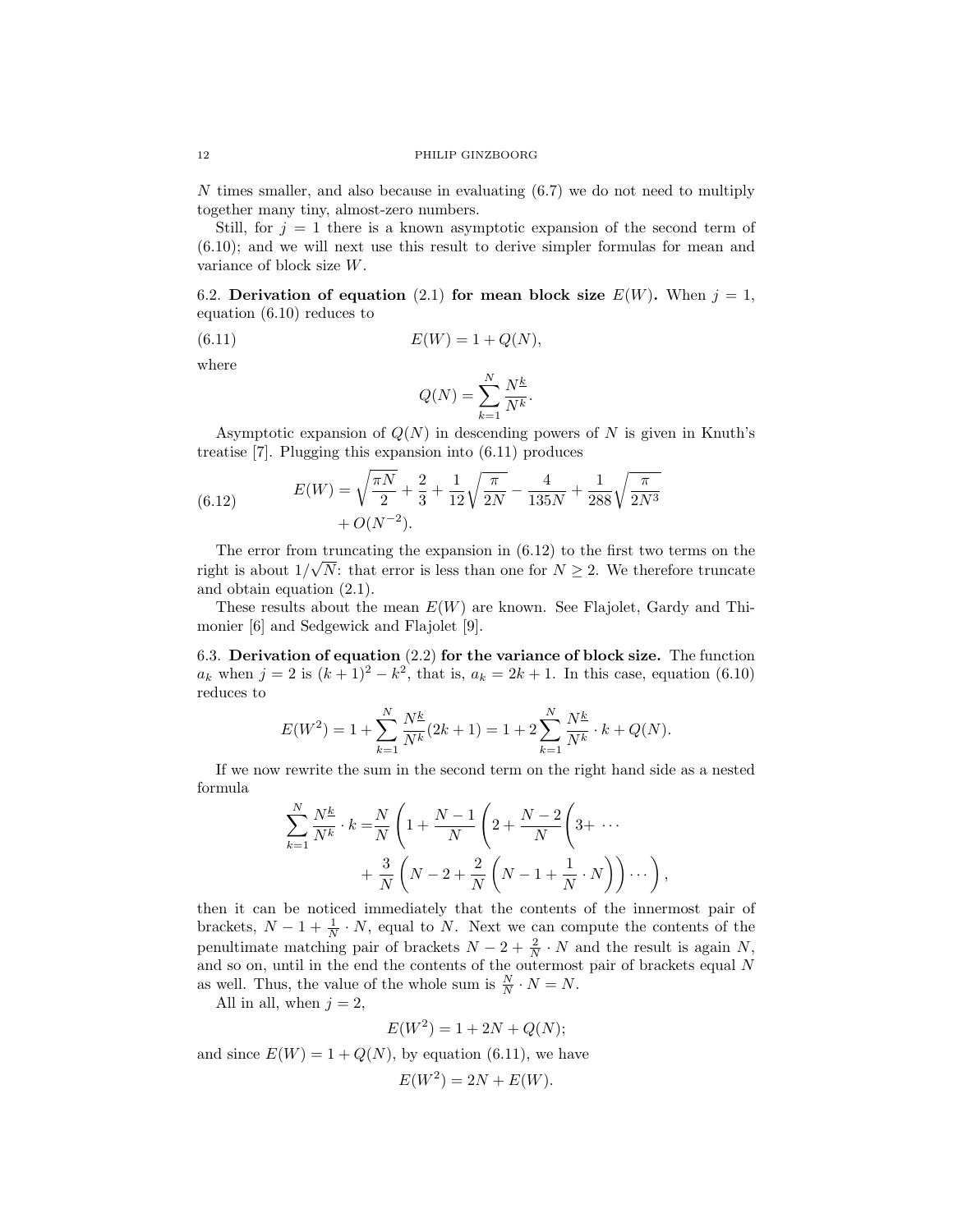Finally, replacing  $E(W^2)$  by  $2N + E(W)$  in definition of variance:  $Var(W) =$  $E(W^2) - E(W)^2$ , results in equation (2.2).

6.4. The bias of the estimator. Formally expanding  $g(\overline{W}_l)$  as a second-order Taylor polynomial around the mean  $E(\overline{W}_l)$ ; applying expectation operator with respect to  $\overline{W}_l$  to both sides; and then replacing in the resulting expression (i)  $E(\overline{W}_l)$  with  $E(W)$ , and (ii)  $Var(\overline{W}_l)$  with  $Var(W)/l$ , gives

(6.13) 
$$
E(\hat{N}) = E(g(\overline{W}_l)) \approx g(E(W)) + \frac{g''(E(W))}{2} \cdot \frac{\text{Var}(W)}{l}.
$$

The first term  $g(E(W))$  on the right hand side of (6.13) can be replaced by N, because we have chosen  $g(E(W))$  so that it is a rather good approximation to N. The second term in (6.13) is part of theoretical bias (systematic error) in our estimate of  $N$ ; its absolute value decreases as the size  $l$  of the sample increases. We denote the relative value of this bias by  $\alpha$ :

(6.14) 
$$
E(\hat{N}) = N(1+\alpha), \text{ where } \alpha \approx \frac{1}{N} \cdot \frac{g''(E(X))}{2} \cdot \frac{\text{Var}(X)}{l}
$$

The function  $g(W)$  is  $\frac{2}{\pi}(W - \frac{2}{3})^2$ . Its second derivative is the constant  $4/\pi$ . Recall that  $Var(W) = 2N - E(W)^2 + E(W)$ . These and (6.14) imply that

(6.15) 
$$
\alpha \approx \frac{1}{N} \cdot \frac{2}{\pi} \cdot \frac{2N - E(W)^2 + E(W)}{l}.
$$

By equation (6.20) below, variance of block size W is about  $0.43N - 1.67\sqrt{N}$ when  $N$  is large. Thus, the bias for large  $N$  is

(6.16) 
$$
\alpha \approx \frac{1}{N} \cdot \frac{2}{\pi} \cdot \frac{0.43N - 1.67\sqrt{N}}{l} \approx \frac{0.27 - 1.67/\sqrt{N}}{l} \approx \frac{0.27}{l}.
$$

6.5. Coefficient of Variation. Formally expanding  $g(\overline{W}_l)$  as a first-order Taylor polynomial around the mean  $E(\overline{W}_l)$ ; moving  $g(E(\overline{W}_l))$  from the right to the left hand side; and applying expectation operator with respect to  $\overline{W}_l$  to the square of both sides in the resulting equation, produces a fist-order approximation to variance of the estimator:

(6.17) 
$$
Var(\hat{N}) \approx [g'(E(\overline{W}_l))]^2 Var(\overline{W}_l).
$$

Replacing in that expression  $E(\overline{W}_l)$  with  $E(W)$ , and  $Var(\overline{W}_l)$  with  $Var(W)/l$ , gives

(6.18) 
$$
Var(\hat{N}) \approx [g'(E(W))]^{2} \frac{Var(W)}{l}.
$$

This, together with first-order approximation  $E(\hat{N}) \approx N$ , gives the following approximation of coefficient of variation  $CV = \sqrt{\text{Var}(\hat{N})}/E(\hat{N})$ :

(6.19) 
$$
CV \approx \frac{|g'(E(W))| \cdot \sqrt{\frac{Var(W)}{l}}}{N}
$$

The first derivative of function  $g(W) = \frac{2}{\pi}(W - \frac{2}{3})^2$  at point  $E(W)$  is  $4/\pi(E(W))$  $-\frac{2}{3}$ ); its square is approximately  $8N/\pi$  by equation (2.4). Squaring both sides of (6.19) and substituting on the right-hand side (i)  $8N/\pi$  for the square of the

.

.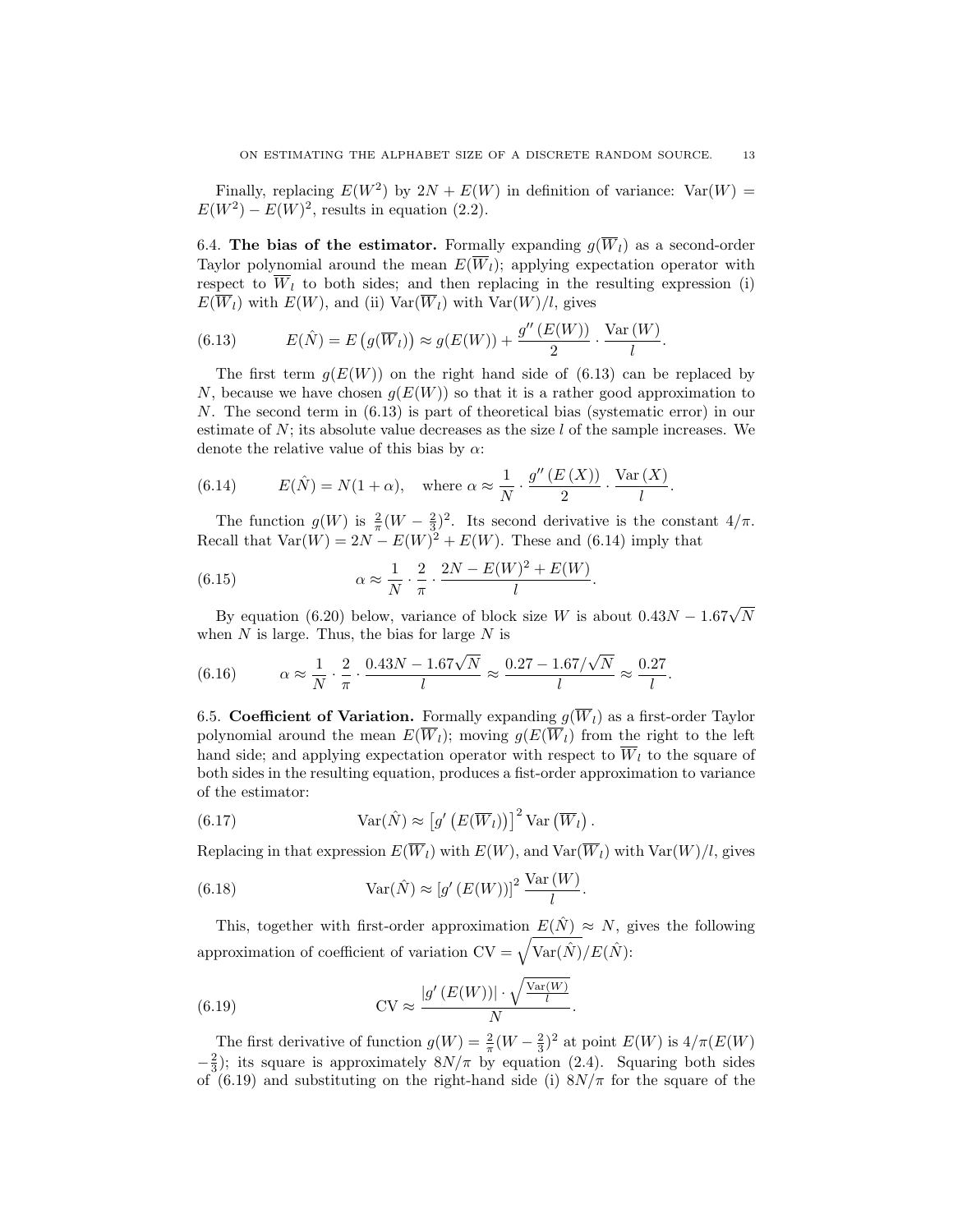derivative, and (ii)  $2N - E(W)^2 + E(W)$  for the variance of W, results in equation (2.8):

$$
(\mathrm{CV})^2 \approx \frac{1}{l} \cdot \frac{8}{\pi} \cdot \left(2 - \frac{E(W) \cdot (E(W) - 1)}{N}\right).
$$

Let us assume that N is large. Then, firstly,  $E(W)$  is much greater than one and by (2.2) the variance of W is about  $2N - E(W)^2$ ; and secondly, by (2.1)  $E(W)$  is about  $\sqrt{\frac{\pi}{2}N} + \frac{2}{3}$ , i.e.  $E(W)^2 \approx \frac{\pi}{2}N + 2 \cdot \frac{2}{3}\sqrt{\frac{\pi}{2}N}$ . Thus, for large N the variance of W is about

(6.20) 
$$
Var(W) \approx 2N - \frac{\pi}{2}N - \frac{4}{3}\sqrt{\frac{\pi}{2}N} \approx 0.43N - 1.67\sqrt{N} \quad \text{(large } N\text{)}.
$$

Squared coefficient of variation  $(CV)^2$  of  $\hat{N}$  for large alphabet sizes N reduces to equation (2.9):

$$
(\text{CV})^2 \approx \frac{1.09 - \frac{4.25}{\sqrt{N}}}{l} \approx \frac{1.09}{l} \qquad \text{(large } N\text{)}.
$$

# 7. Conclusion

A variant of a simple algorithm for probabilistically estimating alphabet size N from a stream of symbols output by a discrete uniform random source has been studied. It divides the stream of symbols online into adjacent blocks such that one block includes a single pair of identical symbols; and an estimate of N is computed from the average size of  $l$  of these blocks. That estimate's coefficient of variation (standard deviation divided by the mean) is approximately  $\sqrt{1.09/l}$  when N is large. Increasing l decreases coefficient of variation, which results in more precise estimate of N, but it also increases the average time (number of symbols) it takes to complete the measurement. When estimating large  $N$  given a target coefficient of variation CV, l should be set to  $\lceil 1.09/(\text{CV})^2 \rceil$ .

We have analysed the effects of limited space (number of symbols that can be stored in computer memory) on accuracy of estimation, when algorithm that can store at most c symbols replaces any block size greater than c by  $c + 1$ , and characterised the resulting underestimate of N.

It was found that when the number of observed blocks  $l$  is set as  $l = 109$ , in order to achieve ten percent precision in the measurement,  $N = 100, 10^3, \ldots, 10^6$ , and the space limit  $c = \lfloor 2.9\sqrt{N} \rfloor$ , the underestimate of N is less than one percent. With these settings, space and time used by the algorithm are at most  $\lceil 2.9\sqrt{N} \rceil$ and  $109 \cdot [2.9\sqrt{N}]$ , respectively. Furthermore, as we increase the space limit c beyond  $\lceil 2.9\sqrt{N} \rceil$  the underestimate of N decreases sharply. For example, when beyond  $(2.9\sqrt{N})$ , the underestimate of N decreases sharply. For example, when  $c = [4.56\sqrt{N}]$ , theoretical calculation shows that the underestimate of N is about 0.001 percent.

In conclusion, the algorithm studied in this paper can quite accurately estimate large alphabet sizes N using space and time of at most  $\lceil K\sqrt{N} \rceil$  and  $l \cdot \lceil K\sqrt{N} \rceil$ , respectively, where the constant  $K$  is in the order of 10.

# **REFERENCES**

[1] Brassard, G., Bratley, P., Algorithmics: theory and practice, Prentice Hall (1988), section 8.3.3, pp. 234-235.